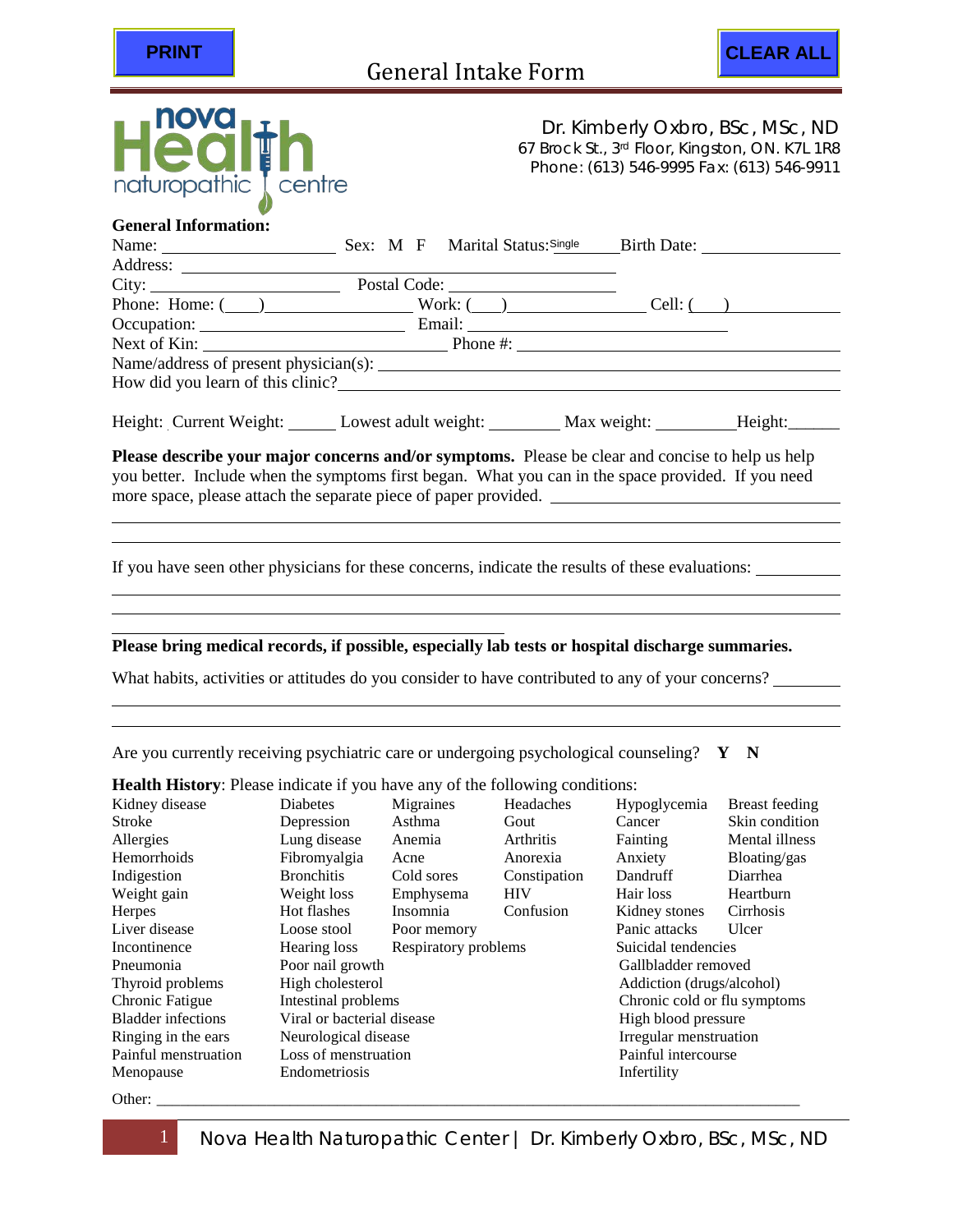Please list any **previous** illnesses, accidents, and hospitalizations you have had including dates:

Please list medications, vitamins, minerals, and supplements you are presently taking:

Do you have allergies or sensitivities to any medications? Please name drugs and reactions).

|                        | Medical History: Please indicate which of the following conditions you or your family has beside each condition. |
|------------------------|------------------------------------------------------------------------------------------------------------------|
|                        | (Parents, siblings, aunts, uncles, grandparents, etc)                                                            |
|                        |                                                                                                                  |
|                        |                                                                                                                  |
|                        | Arthritis: Urinary Tract Infections: University Charles Contains and Tract Infections:                           |
|                        |                                                                                                                  |
|                        |                                                                                                                  |
|                        |                                                                                                                  |
|                        |                                                                                                                  |
|                        |                                                                                                                  |
| Convulsions/Epilepsy:  |                                                                                                                  |
|                        |                                                                                                                  |
|                        |                                                                                                                  |
| Digestive Disorders:   |                                                                                                                  |
|                        |                                                                                                                  |
|                        |                                                                                                                  |
| Drug Problems:         | Ulcers:                                                                                                          |
|                        |                                                                                                                  |
|                        |                                                                                                                  |
| High Blood Pressure:   |                                                                                                                  |
| Other: $\qquad \qquad$ |                                                                                                                  |

**Previous Medical Tests:** If know, please specify date of test and results. If possible, please bring most recent results to the first appointment.

| Last physical exam:    | Stress test:      |
|------------------------|-------------------|
|                        |                   |
| GI series:             | Ultrasound tests: |
| Kidney/bladder series: | Catheterization:  |
| Gallbladder tests:     | Blood tests:      |
| EKG:                   | Allergy testing:  |
| Other:                 |                   |

**Previous Immunizations:** Specify when if known:

| Small Pox: | Tetanus:   | Polio:      |
|------------|------------|-------------|
| Flu:       | Mumps:     | Measles:    |
| Rubella:   | Pneumonia: | Diphtheria: |
| Pertussis: | Other:     |             |